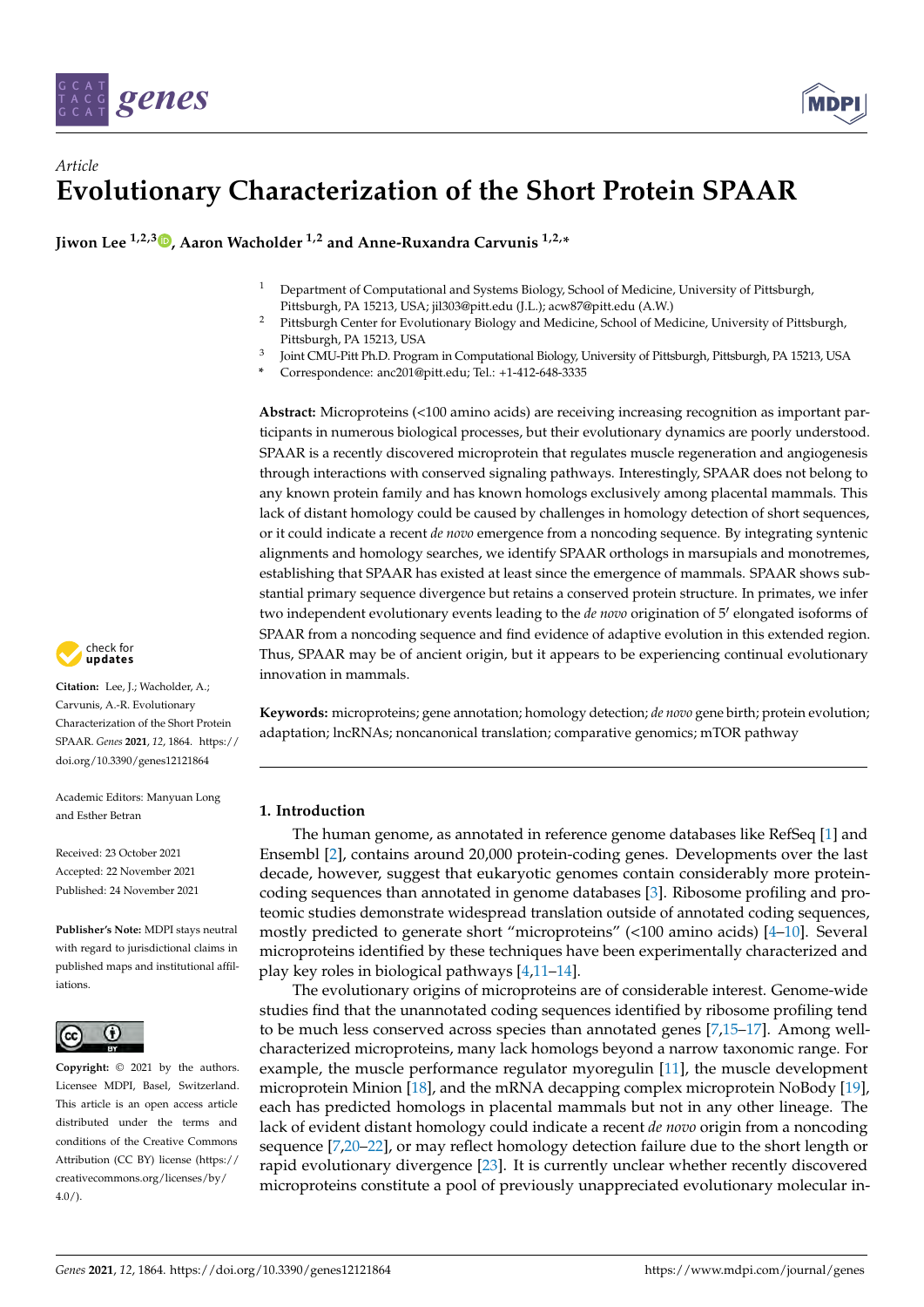novations or correspond to an ancient subset of the proteome that is only now coming to light. An in-depth characterization of the evolutionary history of microproteins is needed. innovations or correspond to an ancient subset of the proteint subset of the proteint subset of the proteint subset of the proteint subset of the proteint subset of the proteint subset of the proteint subset of the protei

Here, we conducted an in-depth evolutionary analysis of the recently discovered Here, we conducted an in-depth evolutionary analysis of the recently discovered mammalian microprotein SPAAR (initially reported as SPAR) [\[24\]](#page-13-5). SPAAR is translated mammalian microprotein SPAAR (initially reported as SPAR) [24]. SPAAR is translated from a transcript previously annotated as a lncRNA. SPAAR impedes mTORC1 [\[25\]](#page-13-6) ac-tivation through interaction with v-ATPase [\[24\]](#page-13-5). It is downregulated upon acute injury,<br>
activation through interaction with v-ATPase [24]. It is downregulated upon acute injury, enhancing mTORC1 activity in muscle regeneration [\[24\]](#page-13-5). Recently, Spencer et al. reported enhancing mTORC1 activity in muscle regeneration [24]. Recently, Spencer et al. reported a bifunctional role of the *SPAAR* locus, with the SPAAR microprotein and the previously a bifunctional role of the *SPAAR* locus, with the SPAAR microprotein and the previously annotated lncRNA that encodes it mediating opposing effects on angiogenesis through annotated lncRNA that encodes it mediating opposing effects on angiogenesis through physical interactions with different proteins [\[26\]](#page-13-7). Two isoforms of the SPAAR protein have physical interactions with different proteins [26]. Two isoforms of the SPAAR protein have been experimentally characterized: a short form present in human and mouse, and a long been experimentally characterized: a short form present in human and mouse, and a long<br>form present in human but not in mouse (Figure [1a](#page-1-0)). SPAAR is currently only annotated in placental mammals. Our primary aim was to determine whether SPAAR is of recent *de* in placental mammals. Our primary aim was to determine whether SPAAR is of recent *de novo* origin or is ancient and has homologs outside of placental mammals. and  $\alpha$  matrices in placental matrices in place  $\alpha$  matrices out placental mammals. On the case of  $\alpha$ 

<span id="page-1-0"></span>

Figure 1. Current annotations of SPAAR are only present in placental mammals. (a) Only mouse and human SPAAR are experimentally validated [\[24\]](#page-13-5). Mouse has only a short isoform 75 a.a. long while humans have both this short isoform and a long isoform 90 a.a. long. A transmembrane region (yellow box) is predicted to be present near the N terminus of en annotations tree showing Species tree showing Species tree showing present in the English Species of the English Species of the English Species of the English Species of the English Species of the English Species of the SPAAR [\[24\]](#page-13-5). (b) Species tree showing SPAAR annotations present in the Ensembl version 104 and NCBI Gene (August 2021<br>And the contract of the contract of the contract of the contract of the contract of the contract of the c version) databases. SPAAR orthologs are predicted to exist only in placental mammals according to Ensembl and NCBI annotations. Tree structure was taken from Ensembl Compara [\[2\]](#page-12-1). Species were colored according to their annotation status of SPAAR in Ensembl version 104 and NCBI Gene (August 2021 version).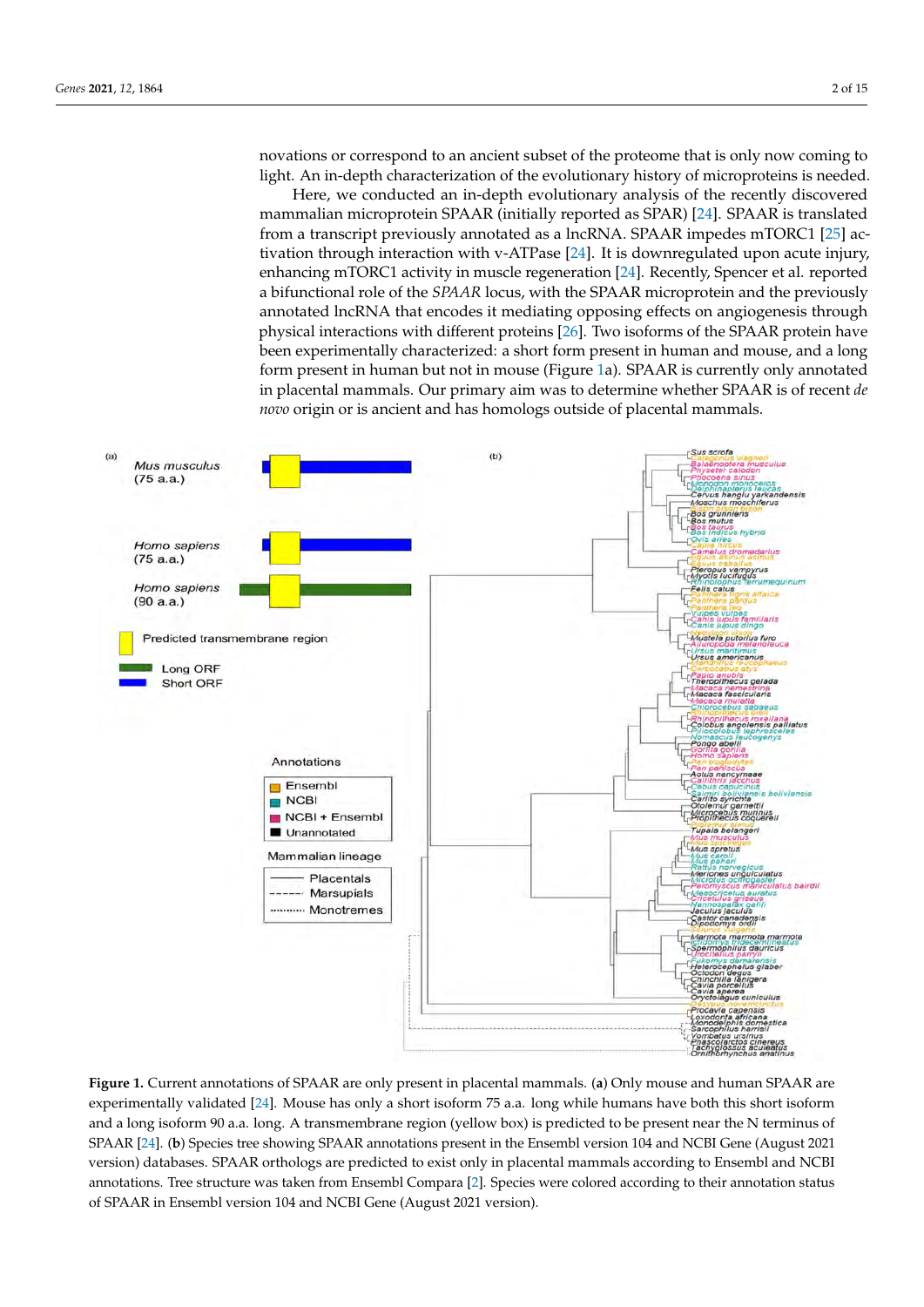# **2. Materials and Methods**

# <span id="page-2-0"></span>*2.1. Initial Homology Search*

The NCBI Gene [\[27\]](#page-13-8) (version updated August 2021) and Ensembl release 104 [\[2\]](#page-12-1) databases were queried to assess which species had annotations of SPAAR homologs. To identify additional homologs, the NCBI non-redundant protein sequences database (NR) was searched using BLASTP [\[28\]](#page-13-9) and the non-redundant nucleotide collection (NR/NT) database was searched with TBLASTN [\[29\]](#page-13-10) (database versions January 2021), using the 90 amino acid human protein sequence as query. An E-value of less than  $10^{-3}$  was taken as the significance threshold.

## <span id="page-2-1"></span>*2.2. Syntenic Alignments*

#### 2.2.1. Curation of Precomputed LastZ Alignments

A total of 310 pairwise LastZ [\[30\]](#page-13-11) whole genome alignments with the homo sapiens GRCh38 genome assembly as reference were downloaded from the Ensembl Compara [\[2\]](#page-12-1) FTP server on 26 July 2021. We curated these alignments and eliminated some from further analyses according to the following criteria. First, genome assemblies that were listed as projection builds were removed. Second, the genomes of species that were included in neither one of the two species trees precomputed in Ensembl version 104 [\[2\]](#page-12-1) were also removed. Third, the most recent genome assembly was selected for species that had multiple pairwise alignments available. Finally, four additional genomes were removed from consideration: the gibbon, Bolivian squirrel monkey, and panda genomes were removed because the genome assemblies used for LastZ alignments exhibited numerous mismatches at the SPAAR locus with the current genome assemblies used for annotations in Ensembl and NCBI; the Argentine black and white tegu reptile was removed because we detected transposable elements specific to the mammalian lineage in the genome region aligned to the *SPAAR* locus, indicating a possible contamination. This curation resulted in limiting the set of LastZ whole genome alignments assessed in further analyses to 248 assemblies (Table S1).

# <span id="page-2-2"></span>2.2.2. Identification of SPAAR ORFs from Syntenic Alignments

Pairwise blocks corresponding to coordinates of the SPAAR exon ENSE00001789136 were extracted from the curated pairwise LastZ alignments. Coordinates for ENSE00001789136 were retrieved from the Ensembl database via the R/Bioconductor package BioMart version 2.48.3 [\[31\]](#page-13-12). For all assembled genomes, the region of the pairwise alignment aligned to the human 75 a.a. *SPAAR* open reading frame (ORF) was extracted from the Ensembl LastZ alignments. Presence of the ORF in the comparison species was confirmed if it had a start codon aligned to the human start, an in-frame stop codon aligned to the human stop, and no intermediate stop codons. We also considered the ORF presence confirmed if the first in-frame stop was identified after the region aligned to the human stop, or if the first detected start codon in the alignment was in frame with a stop codon aligned to the human stop.

# <span id="page-2-3"></span>2.2.3. Identification of Unannotated HRCT1 Orthologs

HRCT1 orthologs were first searched for in LastZ pairwise alignments, following the same procedure outlined in 2.2.1 for SPAAR. To find a monotreme ortholog, we queried a profile hidden Markov model of a mouse, human, wombat, and Tasmanian devil HRCT1 nucleotide multiple sequence alignment (MSA) against the platypus whole genome assembly with HMMER version 3.3.2 [\[32\]](#page-13-13), using the command nhmmer with default options. Additional marsupial and monotreme orthologs were searched for using the orthologs identified by these procedures as queries in TBLASTN searches of genome assemblies.

# <span id="page-2-4"></span>*2.3. Gene Expression Analysis*

The NCBI Sequence Read Archive [\[33\]](#page-13-14) was searched for RNAseq and Ribo-seq data in marsupials and monotremes. RNAseq reads from two studies with transcriptomics data from human, mouse platypus, and opossum [\[34](#page-13-15)[,35\]](#page-13-16) (accession: SRP102989, ERP111066)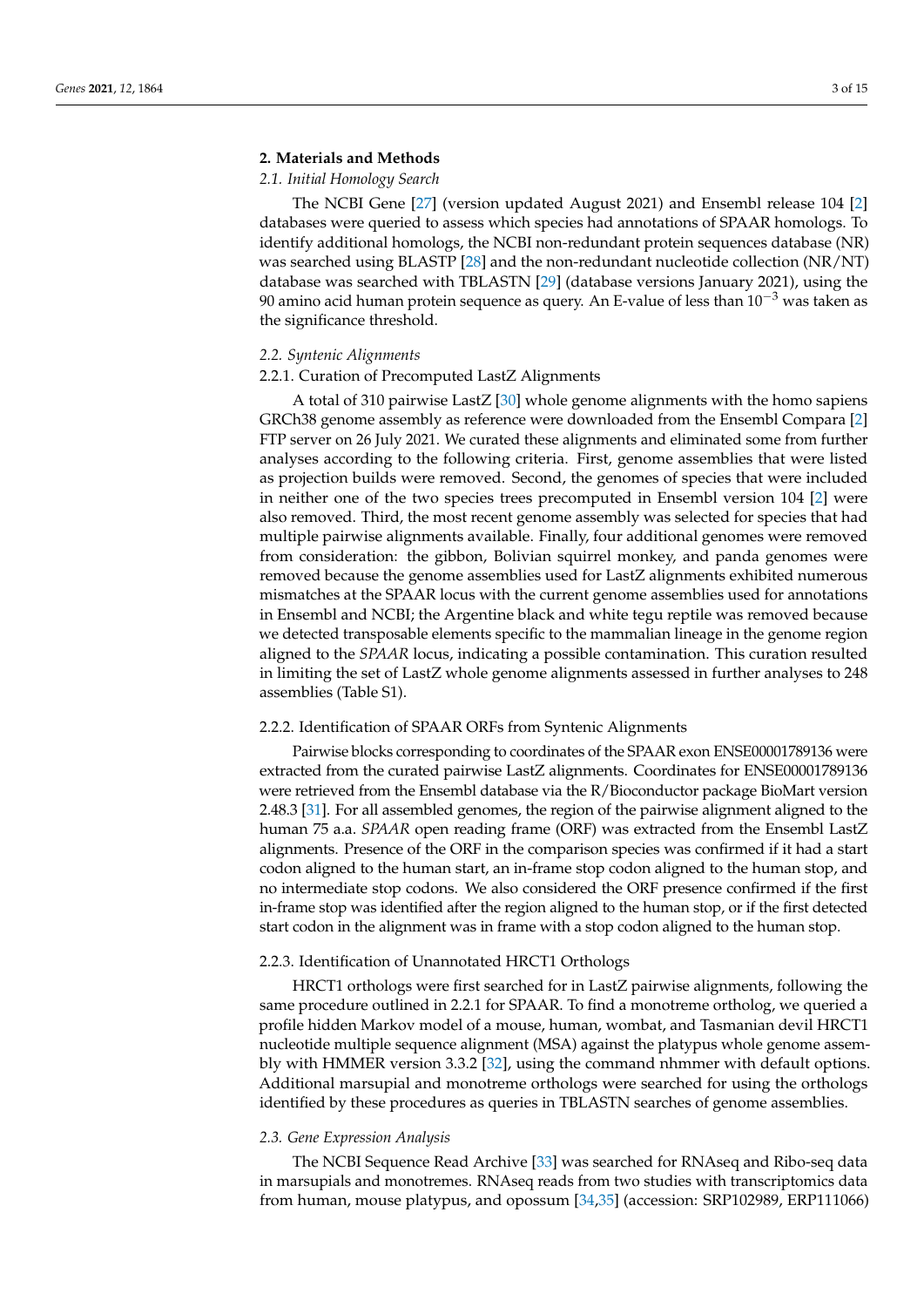were mapped to each species' genome (Table S2) with HISAT2 version 2.2.2 [\[36\]](#page-13-17), restricting the mapping to strand-specific samples, after trimming adapter sequences and removing low quality reads with Trim Galore version 0.6.5 [\[37\]](#page-13-18). The density of reads spanning genomic coordinates of the SPAAR ORF was visually assessed in IGV [\[38\]](#page-13-19) for evidence of transcription in each species. StringTie version 2.1.6 [\[39\]](#page-13-20) was used to assemble transcripts and predict transcript architecture from mapped HISAT2 reads of heart tissue in each species. Ribo-seq reads from Wang et al. [\[35\]](#page-13-16) (ERP111066) were mapped to the platypus and opossum genome using the STAR read aligner [\[40\]](#page-13-21). Reads were then remapped to the ribosome *p*-site by examining Ribo-seq read patterns of annotated genes. To accomplish this, all reads were shifted such that a read pattern of triplet periodicity corresponded to the coding sequence of annotated genes, as described in Malone et al. 2017 [\[41\]](#page-13-22). The significance of triplet periodicity of Ribo-seq reads was then assessed for the SPAAR ORF in each tissue using the method described in Wacholder et al. [\[16\]](#page-12-10). For each codon, the position within the codon that had the most reads was determined. A binomial test that the number of codons in which the first position had the most reads was greater than 1/3, among all codons where a single position had the most reads, was run to obtain a *p*-value.

# <span id="page-3-1"></span>*2.4. Remote Homology Detection*

SPAAR sequences of human, mouse and the marsupials and monotremes found through LastZ alignments or TBLASTN were queried against non-mammalian genome assemblies (listed in Supplementary Table S3) with TBLASTN. Annotated human and mouse SPAAR exons, and predicted exons in platypus and opossum were also queried against these genomes with discontiguous MegaBLAST [\[42\]](#page-13-23). PSI-BLAST [\[29\]](#page-13-10) was run on the 90 amino acid human protein sequence. A selection of SPAAR protein sequences were queried against the Pfam database [\[43\]](#page-13-24) to assess possible emergence from distantly related protein families, and HMMER [\[44\]](#page-13-25) was used to query MSA profiles (hmmsearch) and single protein sequences (phmmer) on the HMMER webserver version 2.40 [\[44\]](#page-13-25). The 605-way combined mammalian and avian Cactus alignment [\[45\]](#page-13-26) was also checked for avian species aligned to the SPAAR region.

## <span id="page-3-2"></span>*2.5. Conservation Analyses in Mammalian Lineages*

#### <span id="page-3-0"></span>2.5.1. Multiple Sequence Alignments and Guide Trees

Multiple sequence alignments were performed with MAFFT L-INS-i through the MAFFT online service [\[46\]](#page-13-27), using default parameters. Guide trees were generated by first pruning a precomputed species tree from Ensembl Compara [\[2\]](#page-12-1) to relevant species branches using the ape R package version 5.5 [\[47\]](#page-13-28). The pruned species tree and the MAFFT alignment were then used to generate the guide tree with PhyML version 3.1 [\[48\]](#page-14-0) using the command "phyml -d nt -m HKY85 -v e -o lr -c 4 -a e -b 0 -f e -u (species tree)".

## 2.5.2. Conservation Analyses in Mammalian Lineages

Pairwise dN/dS and selection tests were performed using codeml in the PAML software  $[49]$ . Pairwise alignments were used to estimate  $dN/dS$  in placentals (mouse, human) and monotremes (platypus, echidna), and an MSA generated following 2.5.1 was used to assess marsupial sequences (wombat, Tasmanian devil, koala, opossum). The "F1  $\times$  4" codon frequency option with runmode "pairwise" was used, and for marsupials, a guide tree generated following 2.5.1 was also input in the dN/dS analyses.

#### <span id="page-3-3"></span>*2.6. Structural Predictions*

TMHMM version 2 [\[50\]](#page-14-2) was used to predict the positions of transmembrane domains, and disordered residues were predicted with Disopred version 2.43 [\[51\]](#page-14-3) through the Robetta server [\[52\]](#page-14-4). Protein structural predictions based on amino acid sequences were performed with the AlphaFold2 [\[53\]](#page-14-5) Colab notebook. Default settings were used for all software. PyMOL version 2.5.2 [\[54\]](#page-14-6) was used for the visualization of structures.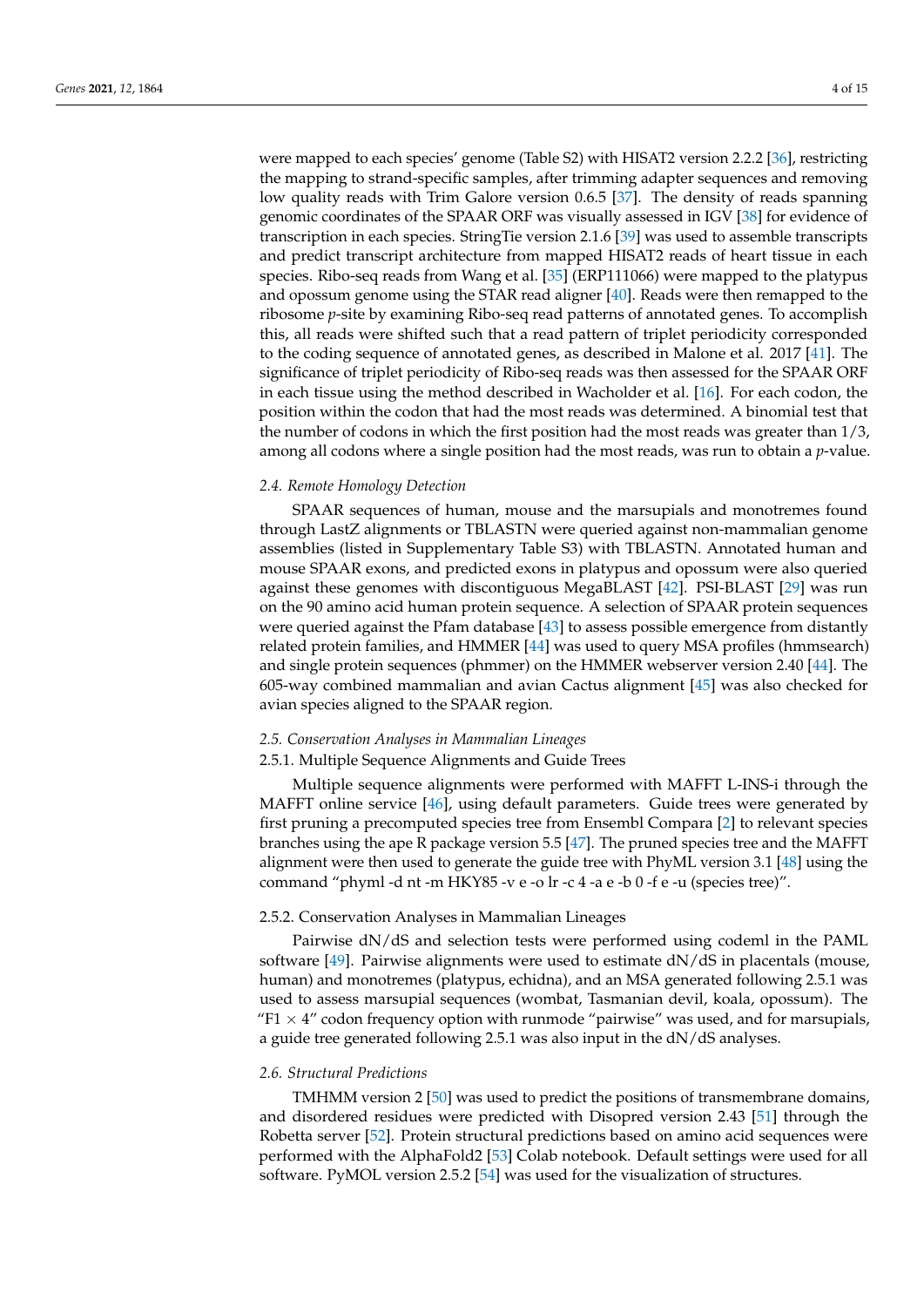# *2.7. Analyses of Long SPAAR ORF*

# 2.7.1. Addition of Primate Sequences

Sequences from three additional species that were omitted from the LastZ analysis (*Nomascus leucogenys*, *Pongo abelii*, *Saimiri boliviens boliviens*), were added to our analysis after finding updated genome assemblies to increase power (Table S4). BLASTN of the sequence spanning the start of the human SPAAR exon ENSE00001789136 to the end of the SPAAR ORF was used as query to find homologous sequences in the three species.

### <span id="page-4-0"></span>2.7.2. Ancestral Sequence Reconstruction

Ancestral sequences for the primate lineage were constructed with PRANK version 0.170427 [\[55\]](#page-14-7) using the parameters "-showanc -showevents –F" using a guide tree generated with PhyML as described in Section [2.5.1.](#page-3-0)

# <span id="page-4-1"></span>2.7.3. Site-Specific Positive Selection Test

The codeml command in the PAML software [\[49\]](#page-14-1) was used to assess sites under positive selection, with the "F1X4" codon frequency option. An MSA of 20 primates with the 90 a.a. SPAAR, and a guide tree generated following Section [2.5.1](#page-3-0) were provided as input.

#### **3. Results**

# *3.1. Identification of SPAAR Orthologs Outside of Placental Mammals*

To investigate the evolutionary history of SPAAR, we first assessed what was already known about SPAAR within genome databases. SPAAR is currently only experimentally validated in mouse and humans (Figure [1a](#page-1-0)). We searched for additional records of SPAAR orthologs in NCBI Gene [\[27\]](#page-13-8) (version updated August 2021) and Ensembl release 104 [\[2\]](#page-12-1). Ensembl and NCBI Gene had 36 and 99 annotations of SPAAR orthologs, respectively (Figure S1). These annotations were restricted to the placental mammal lineage, with no annotations in marsupials, monotremes, or any other vertebrate (Figures [1b](#page-1-0) and S1, Tables S5 and S6).

To search for additional SPAAR homologs, we first performed BLASTP and TBLASTN queries of the human SPAAR sequence (Materials and Methods—Section [2.1\)](#page-2-0). Initial homology searches with BLASTP and TBLASTN returned only results in placental mammals.

For more sensitive detection of homologous sequences, we curated and analyzed 248 vertebrate pairwise Ensembl LastZ whole genome alignments to the human GRCh38 genome assembly (Figure [2a](#page-5-0), Materials and Methods—Section [2.2\)](#page-2-1). Of the 248 alignments assessed, 159 species did not have any sequence that was aligned to the human *SPAAR* coding exon (Table S1). All species that had sequences aligned to *SPAAR* in the LastZ alignments had an intact homologous open reading frame (ORF) at the locus (Figure [2a](#page-5-0)): homologous ORF sequences to SPAAR were detected in two marsupial species, the common wombat and Tasmanian devil, in addition to all 87 placental mammals assessed (Table S7). These ORFs corresponded to the SPAAR homologs predicted by public databases for 53 of the 87 placental species, and to unannotated ORFs for the two marsupial species and 34 placental species.

To search for more SPAAR orthologs outside of placental mammals, we used the two marsupial ORF sequences found through the pairwise LastZ alignments as TBLASTN queries against whole genome assemblies of two other marsupials (koala and opossum) and two monotremes (platypus and echidna). Sequences homologous to SPAAR were found in all four marsupial and monotreme species assessed (TBLASTN E-values  $< 6 \times 10^{-15}$ , Figure [2b](#page-5-0), Table S2), and further analyses confirmed the presence of intact homologous ORFs (Materials and Methods—Section [2.2.2\)](#page-2-2). Thus, our findings expand the phylogenetic range of SPAAR relative to current annotations and reveal that homologs of SPAAR exist in all three major extant mammalian groups.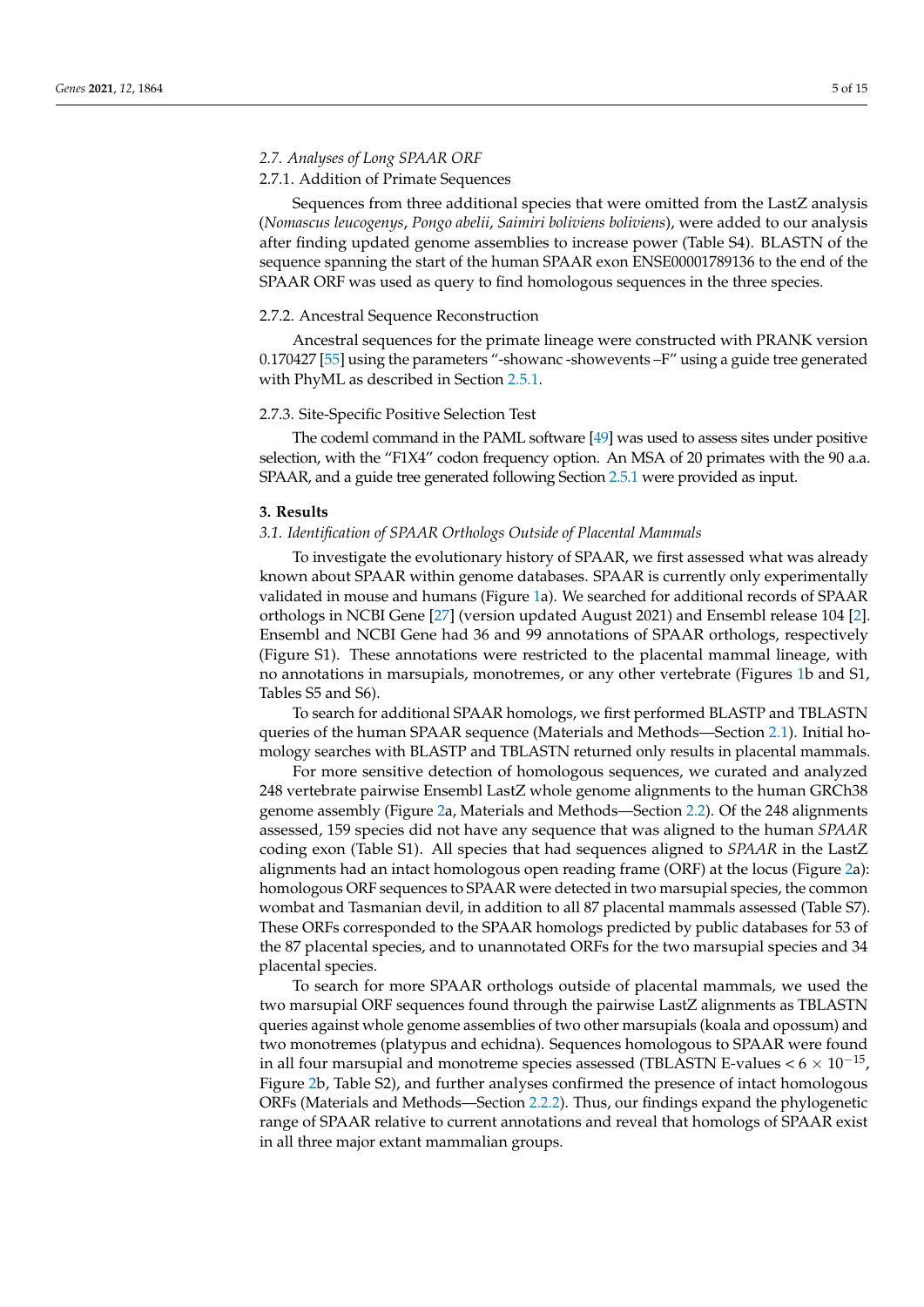<span id="page-5-0"></span>

Figure 2. SPAAR orthologs are detected across all three mammalian lineages. (a) Schematic of ORF detection through LastZ alignments. LastZ alignments allowed us to detect SPAAR orthologs in 87/87 placentals and in 2/4 marsupials in our curated set of vertebrate syntenic alignments. (**b**) SPAAR orthologs were further detected throughout marsupials and our curated set of vertebrate syntenic alignments. (b) SPAAR orthologs were further detected throughout marsupials and monotremes by TBLASTN searches using the marsupial sequences detected through LastZ alignments as query sequences. Lowest TBLASTN E-values for each ortholog are listed below the species names. The length of detected ORFs (amino acids) are indicated in parentheses after the species names. (c) Positions of SPAAR mapped to genomic coordinates show preservation of microsynteny across mammalian lineages. Distances between each open reading frame are to scale. SPAAR homologous regions are shown in blue, a putative pseudogenic region to SPAAR in red, and HRCT1 in yellow. (+) and (−) beside species names indicate sense and anti-sense orientation on the chromosome.

> To determine whether the homologous ORFs identified by TBLASTN are one-to-one orthologs of human *SPAAR*, we sought to assess whether syntenic relationships were maintained between *SPAAR* and its nearby gene, *HRCT1*, across placentals, marsupials and monotremes. However, *HRCT1*, only has placental mammal orthologs predicted in Ensembl [\[2\]](#page-12-1). We thus first searched for unannotated homologs of *HRCT1* in marsupials and monotremes (Materials and Methods—Section [2.2.3\)](#page-2-3). Having identified homologs of both *SPAAR* and *HRCT1*, we examined their genomic coordinates and confirmed that *HRCT1* and *SPAAR* had maintained gene order across all mammalian lineages (Figure [2c](#page-5-0)) despite substantial rearrangements undergone by the human chromosome 9 throughout its evolutionary history (Figure S2). An additional sequence with a significant TBLASTN match to the Tasmanian devil *SPAAR* was found to be located in between *HRCT1* and the strongest *SPAAR* match in both monotremes, with a truncated length relative to *SPAAR* in the echidna and elongated length relative to *SPAAR* in the platypus. These sequences were substantially weaker TBLASTN matches to the Tasmanian devil *SPAAR* (E-values: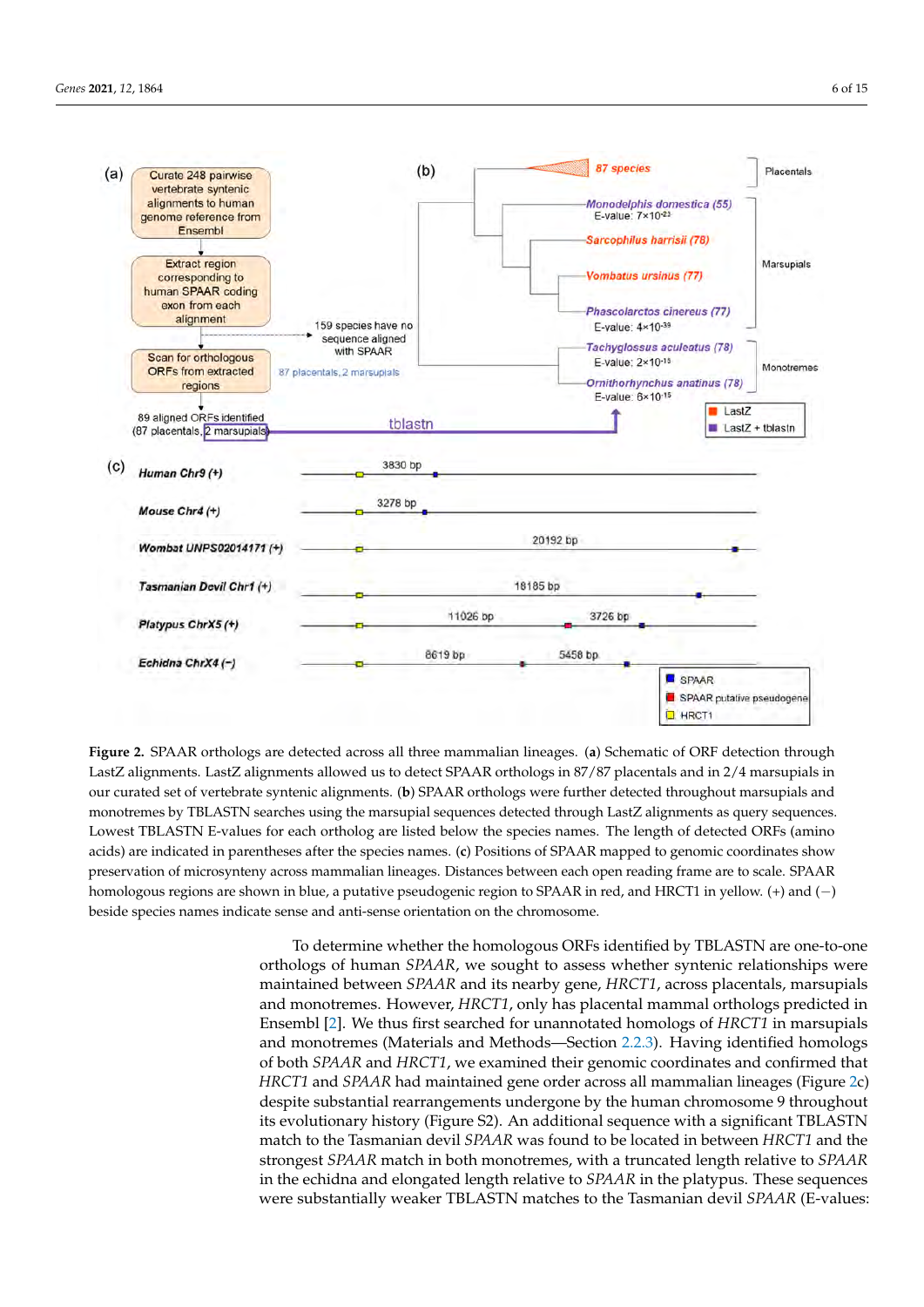$2 \times 10^{-9}$  vs.  $6 \times 10^{-15}$  in platypus;  $5 \times 10^{-4}$  vs.  $2 \times 10^{-15}$  in echidna), suggesting they may be pseudogenes. The persistence of synteny between *SPAAR* and *HRCT1* is strong evidence of vertical descent. Thus, the unannotated ORFs we identified in marsupials and monotremes (Figure [2b](#page-5-0)) are orthologous to *SPAAR.*

Nongenic sequences contain numerous nongenic ORFs that are not expressed into proteins [\[4\]](#page-12-3). To determine if the marsupial and monotreme *SPAAR* orthologous ORFs are transcribed, we mapped RNA-seq data generated from multiple tissues of a marsupial species (opossum) and a monotreme species (platypus) by two studies [\[34,](#page-13-15)[35\]](#page-13-16) to genomic positions (Materials and Methods—Section [2.3\)](#page-2-4). We observed a dense region of reads spanning the *SPAAR* orthologous ORF in both species (Figure [3a](#page-7-0),b and Figure S3). Transcript assemblies further supported the presence of long multi-exonic transcripts containing the SPAAR ORF in the opossum and the platypus (Figure [3a](#page-7-0),b), similar to human and mouse (Figure [3c](#page-7-0),d) (Table S8, Materials and Methods—Section [2.3\)](#page-2-4). Interestingly, transcript models for platypus indicate that the SPAAR and HRCT1 coding sequences sometimes are on the same transcript, which could in part explain their conserved syntenic linkage. To search for evidence of translation, we mapped Ribo-seq data generated for platypus and opossum in three tissues (testis, brain, and liver) [\[35\]](#page-13-16) to genomic positions (Materials and Methods—Section [2.3\)](#page-2-4). No read mapped to the *SPAAR* locus in the opossum data set, but the platypus data set contained a small number of reads spanning the *SPAAR* locus. These reads nevertheless indicated evidence of translation in the platypus as they showed the significant triplet periodicity characteristic of codon-by codon progression of ribosomes (*p* < 0.05; Figure [3e](#page-7-0), Materials and Methods—Section [2.3\)](#page-2-4). Altogether, these results demonstrate that *SPAAR* orthologs are expressed in marsupials and monotremes. The identification of long SPAAR-encoding transcripts in monotremes and marsupials suggests that the bifunctional lncRNA-like and mRNA role of the SPAAR transcript that has been demonstrated in human and mouse [\[26\]](#page-13-7) may also exist throughout mammals. Altogether, homology data and gene expression data support the proposition that the *SPAAR* gene is at least as ancient as the mammalian lineage.

To determine if we could further trace the ancestry of *SPAAR*, we next conducted an extensive search for *SPAAR* homologs outside of mammals. We first extended our TBLASTN analysis, searching for homologs using the identified marsupial and monotreme SPAAR protein sequences as queries in addition to human and mouse SPAAR. However, no significant TBLASTN matches were observed in a collection of non-mammalian animal genomes (Table S3). We next attempted to use the conserved synteny between SPAAR and HRCT1 to identify the corresponding genomic region in non-mammalian species, but we were also unable to find matches to HRCT1 outside mammals by TBLASTN. To determine if we could identify homologs to the *SPAAR* transcript, we then used discontiguous MegaBLAST [\[42\]](#page-13-23), using annotated human and mouse exons, and all predicted exons in opossum and platypus (Table S8) as queries against non-mammalian genomes, but again identified no matches after excluding hits to transposable element sequences [\[56\]](#page-14-8). Finally, we tried several additional algorithms designed for sensitive remote homology detection, including PSI-BLAST [\[29\]](#page-13-10) and HMMER [\[44\]](#page-13-25), but found no conclusive results (Figure S4, Materials and Methods—Section [2.4\)](#page-3-1). Altogether, these analyses did not allow us to determine whether SPAAR has evolved *de novo* in mammals or derives from an older gene that underwent extreme sequence divergence in mammals preventing identification of distant homologs.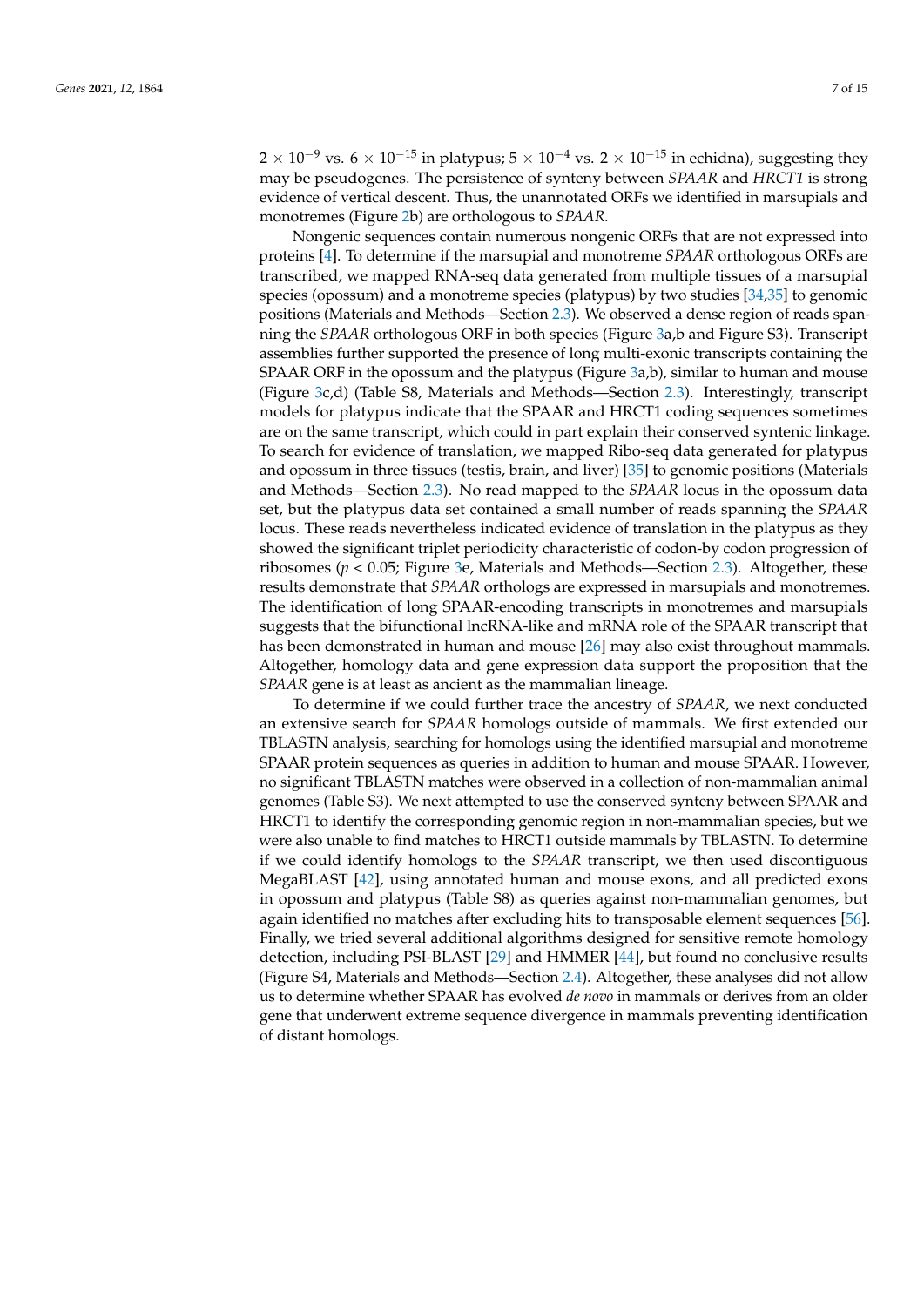<span id="page-7-0"></span>

Figure 3. SPAAR is expressed in marsupials and monotremes. (a-d) RNA-seq reads of platypus, opossum, human, and  $\frac{1}{2}$   $\frac{1}{2}$ . Data were from Marin et al.  $\frac{1}{2}$ .  $\frac{1}{2}$ .  $\frac{1}{2}$ mouse heart tissue as displayed in IGV [\[38\]](#page-13-19). Data were from Marin et al. [\[34\]](#page-13-15). The locations of ORFs encoding HRCT1, a putative SPAAR pseudogene, and SPAAR have been highlighted in yellow, red, and blue, respectively, for ease of comparison across the locus. The transcript predictions derived from the RNA-seq reads displayed, as well as the NCBI annotations for human and mouse, are represented in blue. Only transcripts models overlapping the SPAAR coding strand for platypus human and mouse, and on the negative strand for opossum. (**e**) Ribo-seq reads of platypus in brain, sequence are shown. The arrows within the transcript models represent the direction of transcription, on the positive strand for platypus human and mouse, and on the negative strand for opossum. (**e**) Ribo-seq reads of platypus in brain, liver, and testis. Data from Wang et al. [35]. The *x*-axis corresponds to each position in the 237 bp long SPAAR ORF in the platypus, preference for aligning to the first codon position shown in black lines. with 1 as the first position. Reads in each platypus tissue show significant triplet periodicity by a binomial test [\[16\]](#page-12-10), with a

# 3.2. Sequence Divergence and Structural Conservation of SPAAR Orthologs

The SPAAR orthologs we identified throughout all three mammalian lineages divergence on the SPAAR protein, we examined SPAAR conservation at the amino acid (Figures [1–](#page-1-0)[3\)](#page-7-0) had been missed by automatic genome annotation pipelines because of  $\frac{1}{\sqrt{2}}$  and structure  $\frac{1}{\sqrt{2}}$  and  $\frac{1}{\sqrt{2}}$  and  $\frac{1}{\sqrt{2}}$  and  $\frac{1}{\sqrt{2}}$  and  $\frac{1}{\sqrt{2}}$  and  $\frac{1}{\sqrt{2}}$  and  $\frac{1}{\sqrt{2}}$  and  $\frac{1}{\sqrt{2}}$  and  $\frac{1}{\sqrt{2}}$  and  $\frac{1}{\sqrt{2}}$  and  $\frac{1}{\sqrt{2}}$  and  $\frac{1}{\$ extensive primary sequence divergence. To investigate the consequences of sequence divergence on the SPAAR protein, we examined SPAAR conservation at the amino acid and structural level. Pairwise d $\mathrm{N}/\mathrm{dS}$  analyses within each of the three mammalian lineages are shown in Table 1 (Section 2.5). All pairwise dN/dS calculations were <0.5, suggesting that the SPAAR protein sequence is evolving under purifying selection within each lineage.  $\blacksquare$ 

De novo structural predictions of SPAAR orthologs also showed preservation of structure across mammals, with a consistent prediction of a 23-amino-acid transmembrane domain near the N-terminus, and an 18–19-amino-acid disordered region (protein regions that do not converge onto one structural conformation) immediately following the transmembrane domain (Figure [4a](#page-8-1), Section [2.6\)](#page-3-3). This level of structural conservation contrasted with low amino acid identity when comparing monotreme or marsupial orthologs to human SPAAR (Figure [4b](#page-8-1)). An additional region of disorder was detected in marsupial and monotreme sequences closer to the C-terminus (Figure [4a](#page-8-1)). No additional secondary struc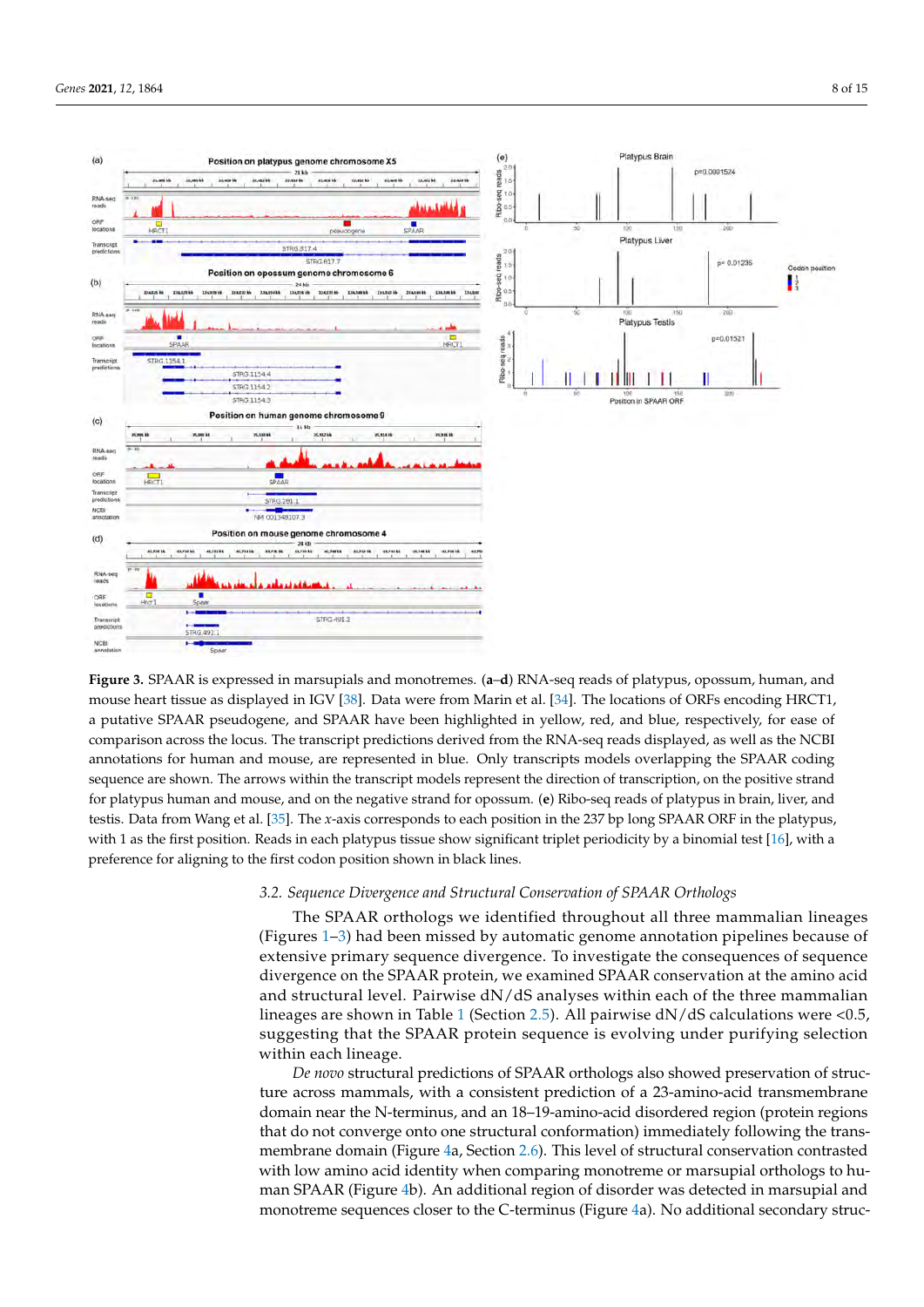tures were predicted with AlphaFold2 (Figure [4c](#page-8-1)). Thus, our analyses suggest that SPAAR three were predicted with replacements (rights and your managers enggles had been reduced by a disordered has maintained the basic structure of a transmembrane domain followed by a disordered and manufalmed the basic structure of a transmembrane domain followed by a disorce region throughout the mammalian lineage despite substantive sequence divergence. domain followed by a discrete region to discuss the magnetic temperature  $\alpha$ 

<span id="page-8-1"></span><span id="page-8-0"></span>

**Table 1.** dN/dS across mammalian lineages. substantive sequence divergence.

**Figure 4.** Structural predictions across SPAAR orthologs predict consistent transmembrane and disordered regions. (**a**) (a) Multiple sequence alignment of 7 SPAAR orthologs, with predictions of disordered residues and transmembrane domains. Predicted transmembrane domains as predicted with TMHMM [\[50\]](#page-14-2) are shown in teal, disordered residues as predicted by Disopred [51] i[n ora](#page-14-3)nge, and positions with both transmembrane domain and disorder predictions are shown in yellow. (b) Amino acid identity of each ortholog to the human SPAAR sequence is shown. (c) Structural predictions of orthologs, as generated by AlphaFold2 [53] arranged in a cladogram. SPAAR orthologs, as generated by AlphaFold2 [\[53\]](#page-14-5) arranged in a cladogram. **Figure 4.** Structural predictions across SPAAR orthologs predict consistent transmembrane and disordered regions.

# *3.3. Emergence of Long SPAAR Isoform from Noncoding Sequences in Primates* 3.3. Emergence of Long SPAAR Isoform from Noncoding Sequences in Primates

Previous experimental research showed that humans have both a long and a short isoform of SPAAR while mice only have a short isoform (Figure [1a](#page-1-0)). The long human isoform is less expressed, and has a weaker impact on mTORC1 inhibition, than the short isoform [24]. We investigated the evolutionary history of this long isoform and its possible biological significance. To identify which species other than humans may have a longer isoform, we searched upstream of the region aligned to the human-annotated *SPAAR* short isoform in all 87 placental mammal alignments from our LastZ analysis for possible additional in-frame start codons (Materials and Methods—Section [2.2.2\)](#page-2-2). Besides *Rattus norvegicus*, which had an intact ORF that was 169 amino acids long, the only species with an intact long ORF (predicted protein length greater >80 a.a.) were within the primate lineage (Figure [5\)](#page-9-0). All New World monkeys, Old World monkeys, and apes had a 90 amino acid sequence orthologous to the experimentally validated human long SPAAR, apart from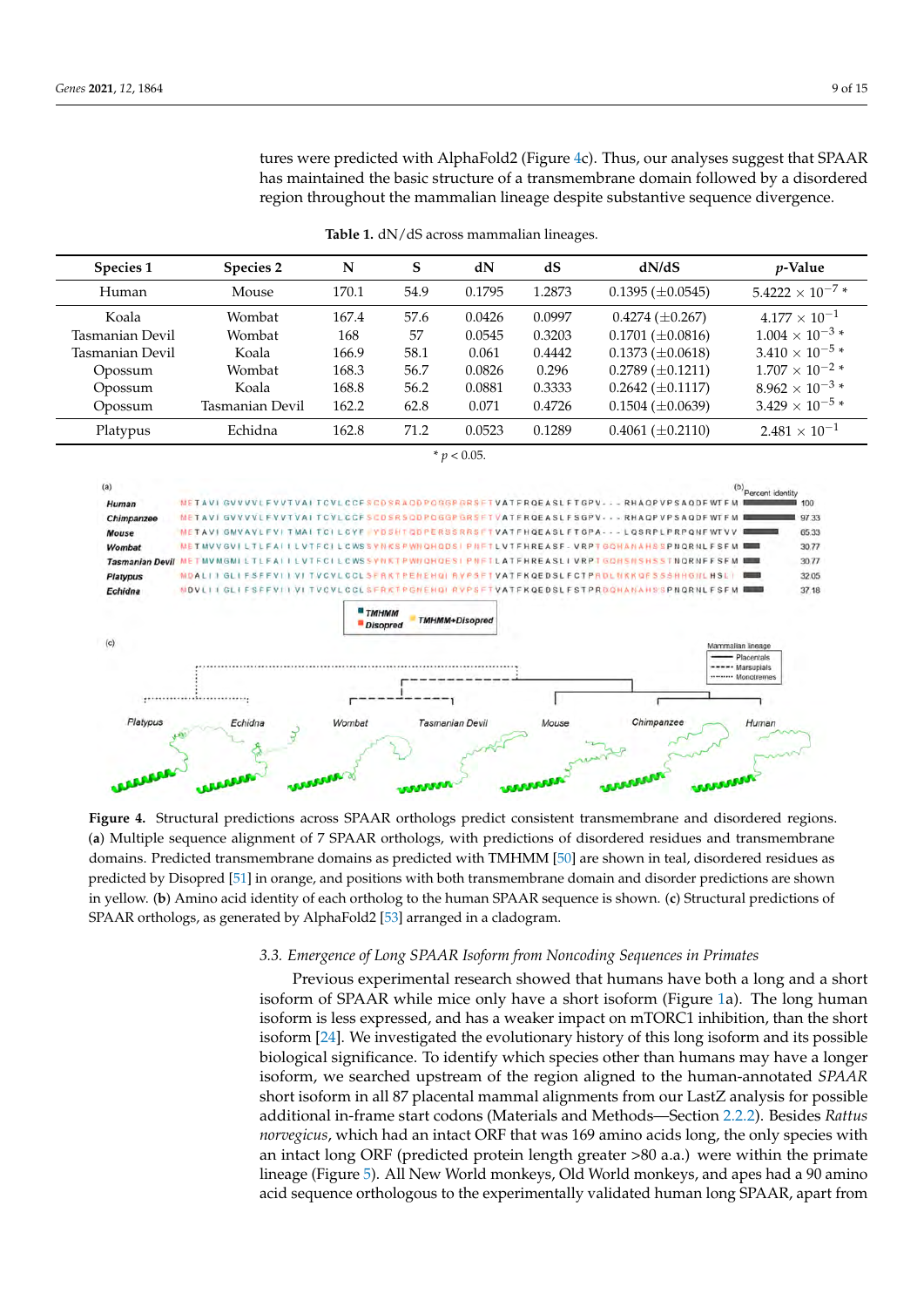the *Rhinopithecus* species. Three of four lemurs assessed also appeared to have a long ORF are *humpmens* species. There of four lemans assessed also appeared to have a long one of the 90 a.a. long ORF sequences also predicted consistent transmembrane and disordered region predictions that bequences also predicted consistent mansimelihed and disordered region predictions that were almost identical to those of the short placental mammals in Figure [4a](#page-8-1), but the primates had an additional N-terminal disordered region absent from other mammals (Figure S5). ma mamalas (Figure S

lineage (Figure 5). All New World monkeys, Old World monkeys, and apes had a 90

<span id="page-9-0"></span>

Figure 5. Detection of long SPAAR in placental mammals suggest occurrence of elongation event in primate lineage. Left: species tree of 91 placental mammals with SPAAR ORFs. Species include 87 placentals assessed in LastZ analysis, Homo sapiens, and three additional primate species (Nomascus leucogenys, Saimiri boliviensis boliviensis, and Pongo abelii) with updated genome assemblies (Table S4). Species in blue were found to have an intact short SPAAR ORF only, and species in species were found to have both long and short ORFs. Right: same data, zooming onto the primate phylogeny with long ORFs. with long ORF amino acid lengths in parentheses. green were found to have both long and short ORFs. Right: same data, zooming onto the primate phylogeny with long ORF amino acid lengths in parentheses.

> To assess the evolutionary origins of the long SPAAR isoform, we generated an MSA covering the region of the protein present only in the long ORF (Figure [6a](#page-10-0), Materials and Methods—Section [2.5.1\)](#page-3-0). We then performed ancestral sequence reconstruction using PRANK [\[55\]](#page-14-7), with sequences from 27 primate species (Materials and Methods-Section [2.7.2\)](#page-4-0). Two deletions in the simian lineage brought an upstream ATG in-frame with the *SPAAR* coding sequence, generating an isoform containing a 15 amino acid extension. Separately, in the lemur lineage, a T to A mutation generated a new ATG in frame with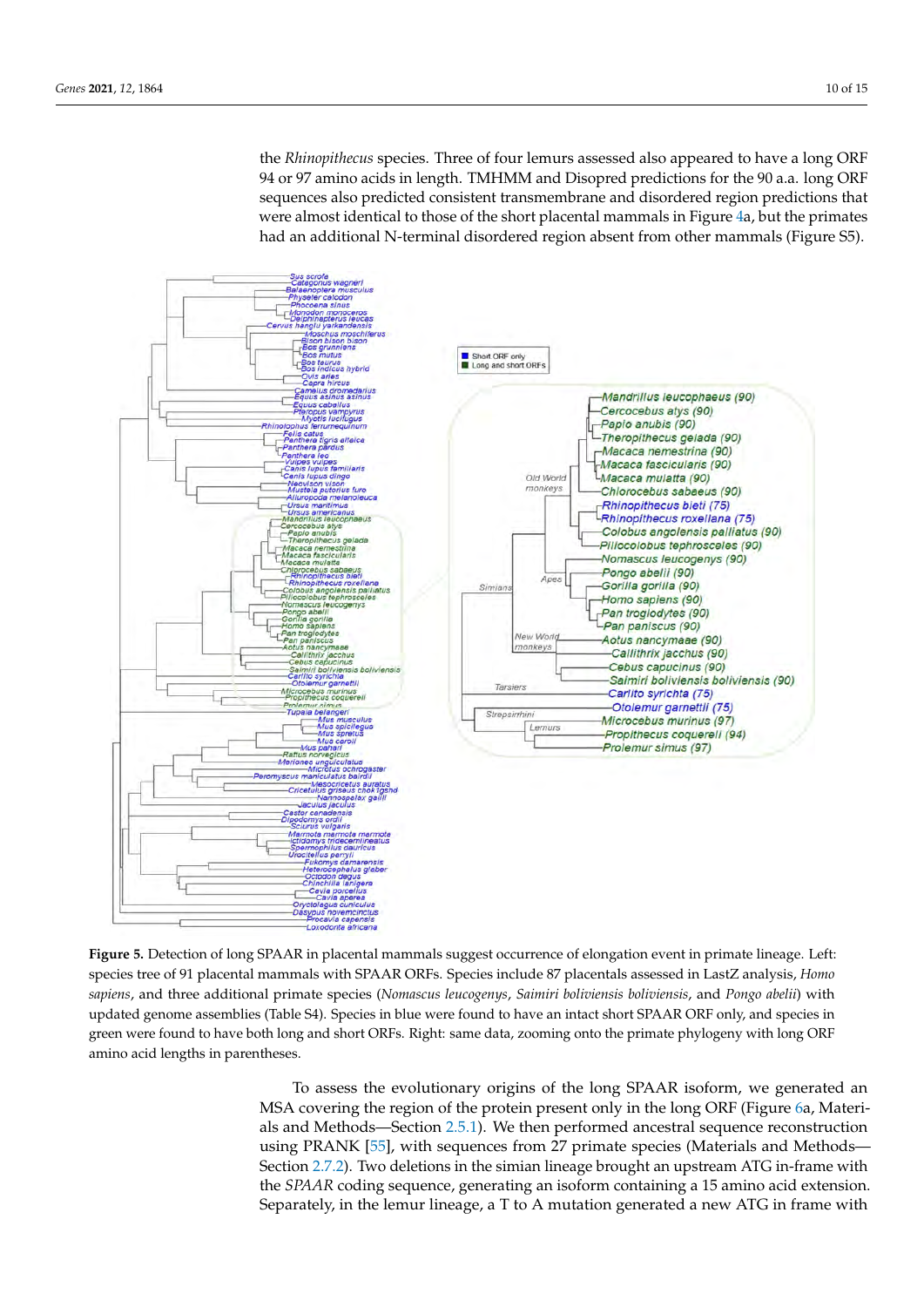the SPAAR coding sequence, creating a potential isoform with a 22 amino acid extension. Thus, ancestral sequence reconstruction shows that the long *SPAAR* ORF isoform emerged independently *de novo* from nongenic sequences in two different primate lineages (Figures 6b and S6).

<span id="page-10-0"></span>

Figure 6. Long SPAAR ORF emerged twice independently from nongenic sequences in the primate lineage. (a) Multiple sequence alignment of a selection of primate species and four outgroup species. Start codons of the short SPAAR are highlighted in blue; start codons that are in frame with the short SPAAR start codon are highlighted in green; in-frame stop codons upstream of the short SPAAR are highlighted in red. Alignment was performed using MAFFT. (b) Schematic showing critical mutations that led to the emergence of the long SPAAR ORF in primates. A mutation from T to A, with a two nucleotide deletion and one nucleotide insertion led to a start codon being in frame with the short SPAAR ORF in the short SPAAR ORF in the short SPAAR ORF in the short SPAAR ORF in the short SPAAR ORF in the short SPA two nucleotide deletion and one nucleotide insertion led to a start codon being in frame with the short SPAAR ORF in the<br>. lemur lineage, and a 15 bp deletion followed by a frameshift mutation resulting from a single nucleotide deletion resulted in an upstream start codon emerging in New World monkeys, Old World monkeys, and apes. Ancestral reconstruction was performed with PRANK; an MSA of all ancestral sequences is shown in Figure S6. (c) Human long SPAAR protein sequence performed with PRANK; an MSA of all ancestral sequences is shown in Figure S6. (c) Human long SPAAR protein sequence<br>with sites significant for Naïve Empirical Bayes positive site specific selection (\*\* probability > 0.99) long and short SPAAR start codons were significant, with calculated mean  $\omega$  of 1.798 for the proline at the sixth position, and mean  $\omega$  of 1.799 for the tryptophan at the fourteenth position. The methionines corresponding with the long and short SPAAR start codons are shown in green and blue, respectively. A MAFFT MSA of 20 primate sequences with a 90 a.a. ORF was used with PAML for this analysis.

> To investigate whether the evolutionarily novel elongation of SPAAR in primates may bear adaptive significance, we tested whether the 90 a.a. SPAAR protein contains sites undergoing positive selection. An MSA was generated from the protein sequences of 20 primate species with an intact 90 a.a. SPAAR ORF and tested for site specific positive selection using PAML (Materials and Methods—Section [2.7.3\)](#page-4-1). These analyses revealed three sites with a high likelihood of site-specific positive selection when tested with the Naïve Bayes estimator (probability >0.99;  $\omega$  = 1.798 and 1.799, respectively; Figure [6c](#page-10-0)). Two of these three sites were located in between the long and short SPAAR start codons (Figure [6c](#page-10-0)), suggesting that the *de novo* emerged N-terminal tail of primate SPAAR mediates molecular mechanisms with adaptive, primate-specific consequences.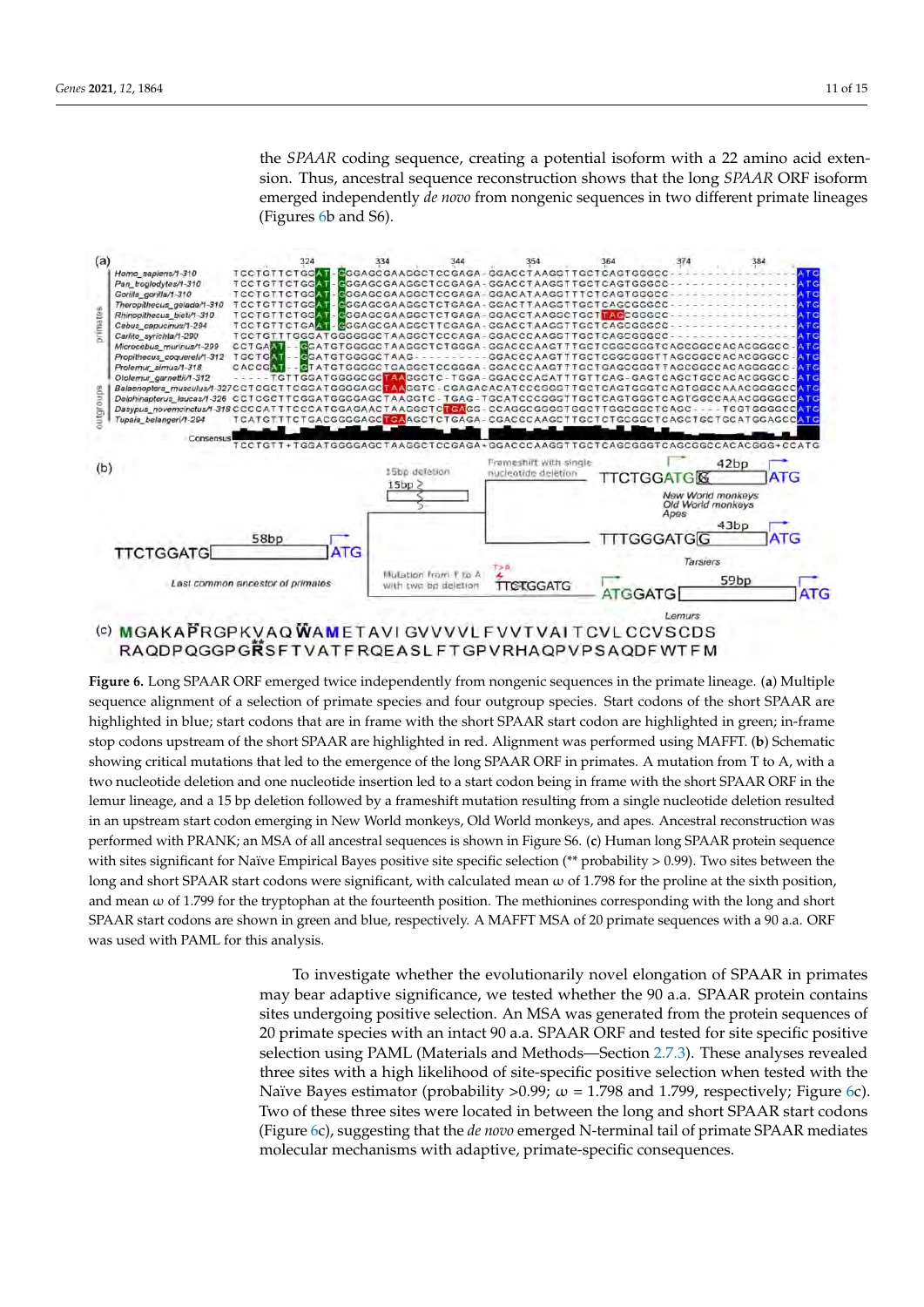# **4. Conclusions**

Here, we investigated the evolutionary history of the recently discovered microprotein SPAAR [\[24\]](#page-13-5). Though SPAAR is currently annotated only in placental mammals, we demonstrate that SPAAR has orthologs in marsupials and monotremes as well. These orthologs are transcribed in long multi-exonic transcripts, translated, and evolving under purifying selection at the amino acid sequence and protein structure levels, confirming that they are conserved genes. While attempts at more distant homology detection did not yield clear matches, the short size of SPAAR and its high sequence divergence within mammals indicate that homology would be difficult to detect even if SPAAR emerged far earlier [\[23,](#page-13-4)[57\]](#page-14-9). Thus, we can infer with high confidence that SPAAR and the long transcripts encoding it have existed at least since the emergence of mammals, and may be much older.

Intriguingly, we identified two independent evolutionary events leading to a potential elongated SPAAR isoform in primates (of which the human isoform is confirmed to exist [\[24\]](#page-13-5)). Our ancestral reconstruction analyses showed that this N terminal tail emerged *de novo* from previously nongenic sequences. Furthermore, we detected positive selection on sites within this N-terminal extension. These observations provide evidence of recent functional innovation in primates, though the specific role of the long SPAAR isoform remains to be discovered.

Analyses of taxonomically-restricted annotated genes suggest that a lack of detected distant homology is more often the result of *de novo* origin than homology detection failure [\[58\]](#page-14-10). Nevertheless, it is also clear that homology detection failure is common and expected for short coding sequences [\[23\]](#page-13-4). Despite these challenges, and the poor annotation of microproteins in existing genome databases, the SPAAR example demonstrates that thorough evolutionary analysis can readily expand the identified phylogenetic range even of a gene that is both short and rapidly evolving. New computational methods are needed to systematically identify and annotate microprotein orthologs. This will reveal whether microproteins follow the same evolutionary dynamics as the rest of the proteome or exhibit distinct patterns of protein evolution.

**Supplementary Materials:** The following are available online at [https://www.mdpi.com/article/10](https://www.mdpi.com/article/10.3390/genes12121864/s1) [.3390/genes12121864/s1,](https://www.mdpi.com/article/10.3390/genes12121864/s1) Figure S1: SPAAR is only annotated in placental mammals in Ensembl and NCBI Gene, Figure S2: Genomic region of SPAAR has undergone several chromosomal rearrangements, Figure S3: RNA-seq reads of platypus and opossum in SPAAR locus, Figure S4: Inconclusive remote homology detection results, Figure S5: Prediction of transmembrane and disordered regions across primate species with long SPAAR ORF, Figure S6: Ancestral reconstruction of SPAAR in primates with critical mutations leading to two elongations, Table S1: Genome assemblies assessed for presence of syntenic block to SPAAR, Table S2: SPAAR in marsupial and monotreme genome assemblies, Table S3: Non-mammalian genomes used to search for SPAAR, Table S4: Additional primate genomes used for assessment of long SPAAR ORF, Table S5: Annotations of SPAAR in NCBI Gene (28-August-2021), Table S6: Annotations of SPAAR in Ensembl release 104, Table S7: ORF sequences found through LastZ syntenic alignments, Table S8: StringTie SPAAR transcript predictions in opossum and platypus heart tissue.

**Author Contributions:** Conceptualization, J.L., A.W. and A.-R.C.; formal analysis, J.L., A.W.; investigation, J.L., A.W. and A.-R.C.; data curation, J.L.; writing—original draft preparation, J.L., A.W.; writing—review and editing, J.L., A.W. and A.-R.C.; visualization, J.L., A.W.; supervision, A.W. and A.-R.C.; funding acquisition, A.-R.C. All authors have read and agreed to the published version of the manuscript.

**Funding:** This research was supported by funds provided by the Alfred P. Sloan Foundation, Sloan Research Fellowship number FG-2021-15678 awarded to A.-R.C.

**Institutional Review Board Statement:** Not applicable.

**Informed Consent Statement:** Not applicable.

**Data Availability Statement:** All data used in this study are publicly available, and additional data generated through analyses of these datasets are available in Tables S7–S8. All pairwise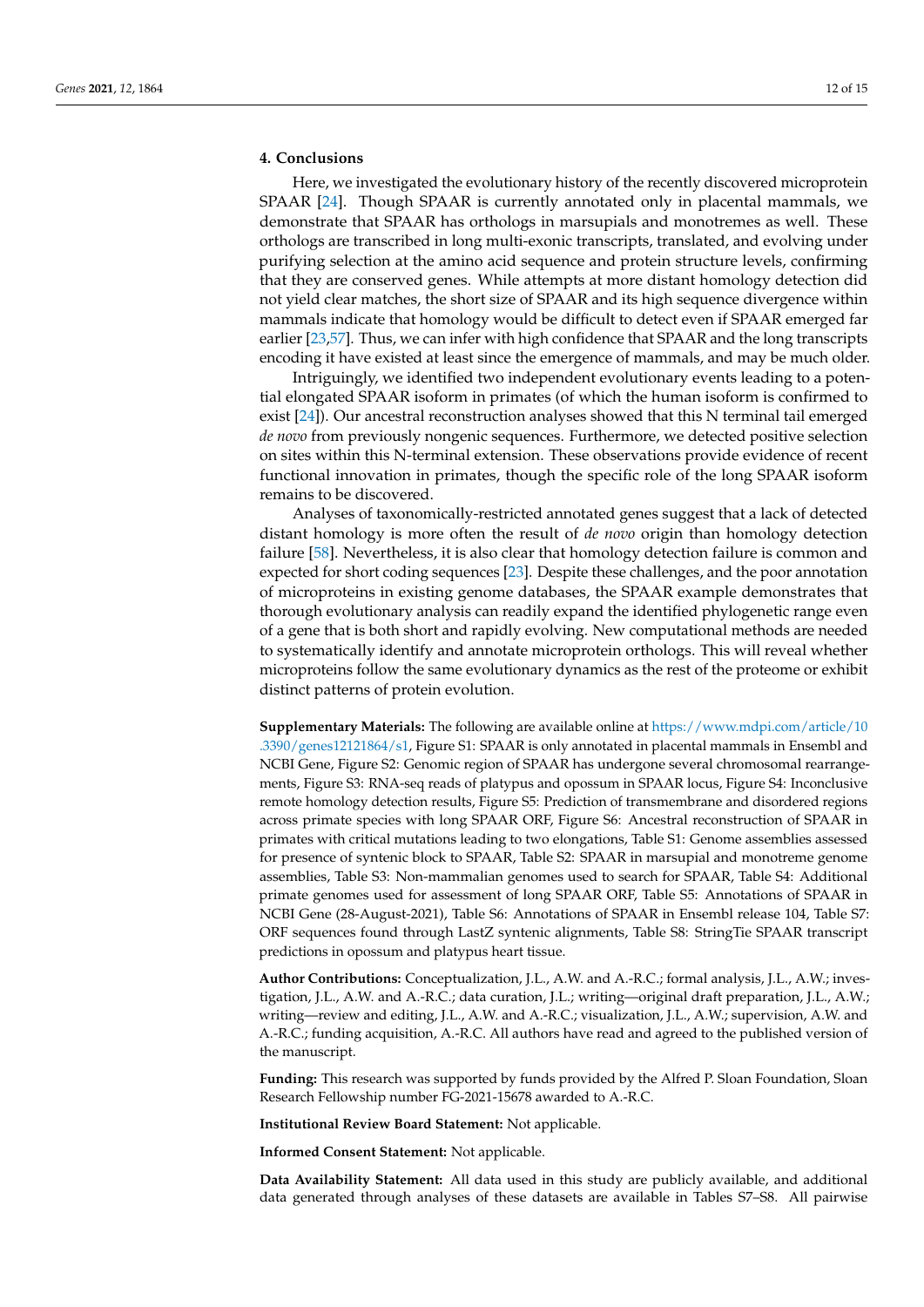LastZ alignments to the human genome version GRCh38 are available on the Ensembl Compara FTP server: [http://ftp.ensembl.org/pub/current\\_maf/ensembl-compara/pairwise\\_alignments.](http://ftp.ensembl.org/pub/current_maf/ensembl-compara/pairwise_alignments) RNAseq and Ribo-seq data used for analyses can be accessed at the NCBI Sequence Read Archive [\(https://www.ncbi.nlm.nih.gov/sra\)](https://www.ncbi.nlm.nih.gov/sra) with accession numbers SRP102989 and ERP111066. All genome assemblies used for analyses are listed with their GenBank genome accession numbers in Tables S1–S4 and can be accessed through NCBI GenBank [\(https://www.ncbi.nlm.nih.gov/](https://www.ncbi.nlm.nih.gov/genbank/) [genbank/\)](https://www.ncbi.nlm.nih.gov/genbank/). Species trees used to generate figures were downloaded from the Ensembl Compara Github page [\(https://github.com/Ensembl/ensembl-compara/blob/release/104/conf/benchmark/](https://github.com/Ensembl/ensembl-compara/blob/release/104/conf/benchmark/species_tree.branch_len.nw) [species\\_tree.branch\\_len.nw;](https://github.com/Ensembl/ensembl-compara/blob/release/104/conf/benchmark/species_tree.branch_len.nw) [https://github.com/Ensembl/ensembl-compara/blob/release/104/](https://github.com/Ensembl/ensembl-compara/blob/release/104/conf/vertebrates/species_tree.branch_len.nw) [conf/vertebrates/species\\_tree.branch\\_len.nw\)](https://github.com/Ensembl/ensembl-compara/blob/release/104/conf/vertebrates/species_tree.branch_len.nw).

**Acknowledgments:** We thank April Rich for helping with the processing of RNA-seq data, and David E. Kim at the Baker Lab for helping us run our long SPAAR primate sequences through the Robetta server for Disopred analyses. We also thank the Molecular Evolution Laboratory Discussion group for their excellent feedback and insight while we conducted this study.

**Conflicts of Interest:** A.-R.C. is a member of the scientific advisory board for Flagship Labs 69, Inc. The funders had no role in the design of the study; in the collection, analyses, or interpretation of data; in the writing of the manuscript, or in the decision to publish the results.

## **References**

- <span id="page-12-0"></span>1. O'Leary, N.A.; Wright, M.W.; Brister, J.R.; Ciufo, S.; Haddad, D.; McVeigh, R.; Rajput, B.; Robbertse, B.; Smith-White, B.; Ako-Adjei, D.; et al. Reference sequence (RefSeq) database at NCBI: Current status, taxonomic expansion, and functional annotation. *Nucleic Acids Res.* **2016**, *44*, D733–D745. [\[CrossRef\]](http://doi.org/10.1093/nar/gkv1189)
- <span id="page-12-1"></span>2. Howe, K.L.; Achuthan, P.; Allen, J.; Allen, J.; Alvarez-Jarreta, J.; Amode, M.R.; Armean, I.M.; Azov, A.G.; Bennett, R.; Bhai, J.; et al. Ensembl 2021. *Nucleic Acids Res.* **2021**, *49*, D884–D891. [\[CrossRef\]](http://doi.org/10.1093/nar/gkaa942) [\[PubMed\]](http://www.ncbi.nlm.nih.gov/pubmed/33137190)
- <span id="page-12-2"></span>3. Mudge, J.M.; Ruiz-Orera, J.; Prensner, J.R.; Brunet, M.A.; Gonzalez, J.M.; Magrane, M.; Martinez, T.; Schulz, J.F.; Yang, Y.T.; Albà, M.M.; et al. A community-driven roadmap to advance research on translated open reading frames detected by Ribo-seq. *BioRxiv* **2021**. [\[CrossRef\]](http://doi.org/10.1101/2021.06.10.447896)
- <span id="page-12-3"></span>4. Schlesinger, D.; Elsässer, S.J. Revisiting sORFs: Overcoming challenges to identify and characterize functional microproteins. *FEBS J.* **2021**. [\[CrossRef\]](http://doi.org/10.1111/febs.15769)
- 5. Ingolia, N.T.; Brar, G.A.; Stern-Ginossar, N.; Harris, M.S.; Talhouarne, G.J.S.; Jackson, S.E.; Wills, M.R.; Weissman, J.S. Ribosome profiling reveals pervasive translation outside of annotated protein-coding genes. *Cell Rep.* **2014**, *8*, 1365–1379. [\[CrossRef\]](http://doi.org/10.1016/j.celrep.2014.07.045)
- 6. Chen, J.; Brunner, A.-D.; Cogan, J.Z.; Nuñez, J.K.; Fields, A.P.; Adamson, B.; Itzhak, D.N.; Li, J.Y.; Mann, M.; Leonetti, M.D.; et al. Pervasive functional translation of noncanonical human open reading frames. *Science* **2020**, *367*, 1140–1146. [\[CrossRef\]](http://doi.org/10.1126/science.aay0262)
- <span id="page-12-7"></span>7. Carvunis, A.-R.; Rolland, T.; Wapinski, I.; Calderwood, M.A.; Yildirim, M.A.; Simonis, N.; Charloteaux, B.; Hidalgo, C.A.; Barbette, J.; Santhanam, B.; et al. Proto-genes and de novo gene birth. *Nature* **2012**, *487*, 370–374. [\[CrossRef\]](http://doi.org/10.1038/nature11184) [\[PubMed\]](http://www.ncbi.nlm.nih.gov/pubmed/22722833)
- 8. Hsu, P.Y.; Calviello, L.; Wu, H.-Y.L.; Li, F.-W.; Rothfels, C.J.; Ohler, U.; Benfey, P.N. Super-resolution ribosome profiling reveals unannotated translation events in Arabidopsis. *Proc. Natl. Acad. Sci. USA* **2016**, *113*, E7126–E7135. [\[CrossRef\]](http://doi.org/10.1073/pnas.1614788113)
- 9. Laumont, C.M.; Daouda, T.; Laverdure, J.-P.; Bonneil, É.; Caron-Lizotte, O.; Hardy, M.-P.; Granados, D.P.; Durette, C.; Lemieux, S.; Thibault, P.; et al. Global proteogenomic analysis of human MHC class I-associated peptides derived from non-canonical reading frames. *Nat. Commun.* **2016**, *7*, 10238. [\[CrossRef\]](http://doi.org/10.1038/ncomms10238)
- <span id="page-12-4"></span>10. van Heesch, S.; Witte, F.; Schneider-Lunitz, V.; Schulz, J.F.; Adami, E.; Faber, A.B.; Kirchner, M.; Maatz, H.; Blachut, S.; Sandmann, C.-L.; et al. The translational landscape of the human heart. *Cell* **2019**, *178*, 242–260.e29. [\[CrossRef\]](http://doi.org/10.1016/j.cell.2019.05.010)
- <span id="page-12-5"></span>11. Anderson, D.M.; Anderson, K.M.; Chang, C.-L.; Makarewich, C.A.; Nelson, B.R.; McAnally, J.R.; Kasaragod, P.; Shelton, J.M.; Liou, J.; Bassel-Duby, R.; et al. A micropeptide encoded by a putative long noncoding RNA regulates muscle performance. *Cell* **2015**, *160*, 595–606. [\[CrossRef\]](http://doi.org/10.1016/j.cell.2015.01.009)
- 12. Nelson, B.R.; Makarewich, C.A.; Anderson, D.M.; Winders, B.R.; Troupes, C.D.; Wu, F.; Reese, A.L.; McAnally, J.R.; Chen, X.; Kavalali, E.T.; et al. A peptide encoded by a transcript annotated as long noncoding RNA enhances SERCA activity in muscle. *Science* **2016**, *351*, 271–275. [\[CrossRef\]](http://doi.org/10.1126/science.aad4076)
- 13. Makarewich, C.A. The hidden world of membrane microproteins. *Exp. Cell Res.* **2020**, *388*, 111853. [\[CrossRef\]](http://doi.org/10.1016/j.yexcr.2020.111853)
- <span id="page-12-6"></span>14. Zanet, J.; Chanut-Delalande, H.; Plaza, S.; Payre, F. Small peptides as newcomers in the control of drosophila development. *Curr. Top. Dev. Biol.* **2016**, *117*, 199–219. [\[CrossRef\]](http://doi.org/10.1016/bs.ctdb.2015.11.004)
- <span id="page-12-8"></span>15. Fesenko, I.; Shabalina, S.A.; Mamaeva, A.; Knyazev, A.; Glushkevich, A.; Lyapina, I.; Ziganshin, R.; Kovalchuk, S.; Kharlampieva, D.; Lazarev, V.; et al. A vast pool of lineage-specific microproteins encoded by long non-coding RNAs in plants. *Nucleic Acids Res.* **2021**, *49*, 10328–10346. [\[CrossRef\]](http://doi.org/10.1093/nar/gkab816)
- <span id="page-12-10"></span>16. Wacholder, A.; Acar, O.; Carvunis, A.-R. A reference translatome map reveals two modes of protein evolution. *BioRxiv* **2021**. [\[CrossRef\]](http://doi.org/10.1101/2021.07.17.452746)
- <span id="page-12-9"></span>17. Ruiz-Orera, J.; Verdaguer-Grau, P.; Villanueva-Cañas, J.L.; Messeguer, X.; Albà, M.M. Translation of neutrally evolving peptides provides a basis for de novo gene evolution. *Nat. Ecol. Evol.* **2018**, *2*, 890–896. [\[CrossRef\]](http://doi.org/10.1038/s41559-018-0506-6)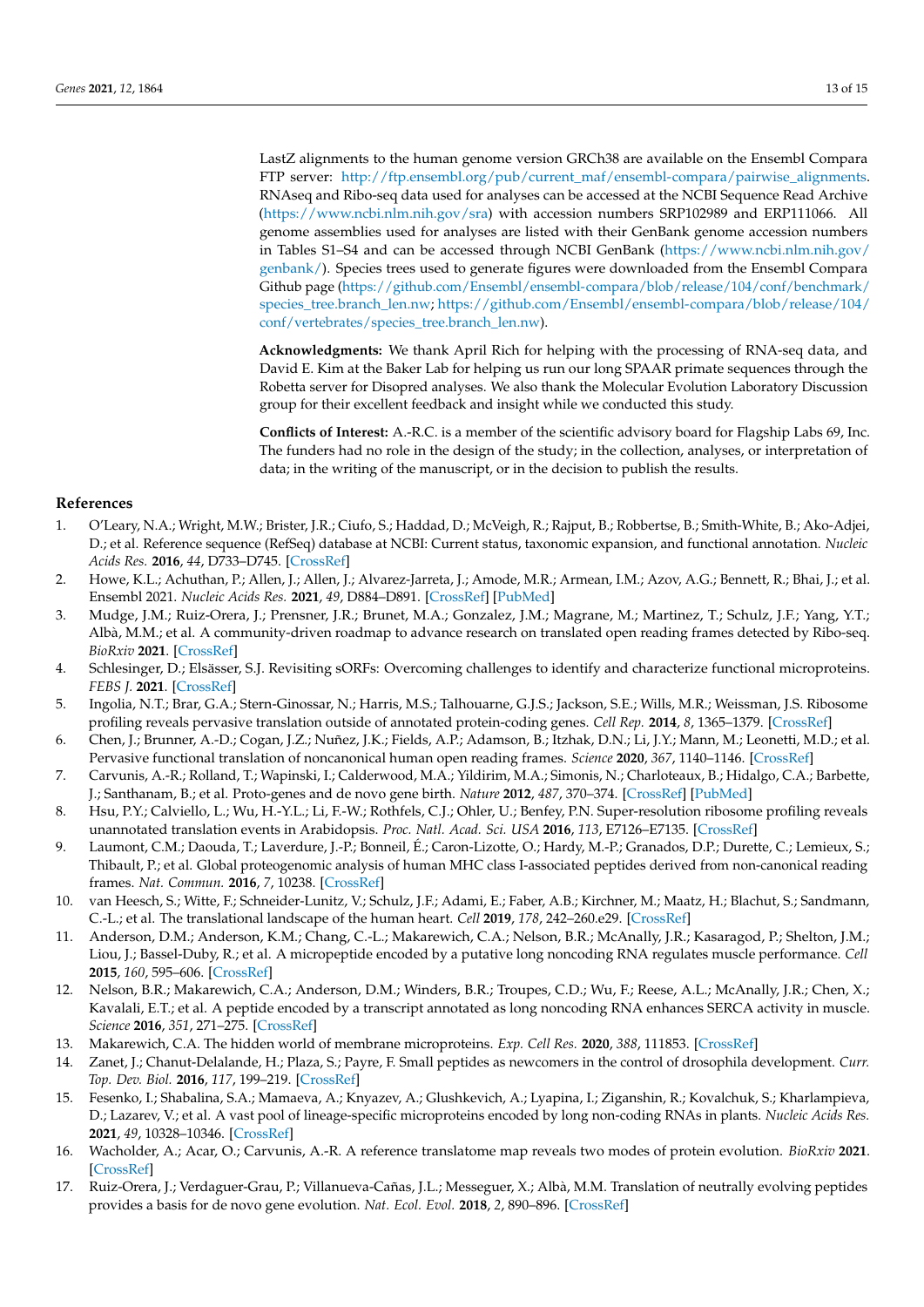- <span id="page-13-0"></span>18. Zhang, Q.; Vashisht, A.A.; O'Rourke, J.; Corbel, S.Y.; Moran, R.; Romero, A.; Miraglia, L.; Zhang, J.; Durrant, E.; Schmedt, C.; et al. The microprotein Minion controls cell fusion and muscle formation. *Nat. Commun.* **2017**, *8*, 15664. [\[CrossRef\]](http://doi.org/10.1038/ncomms15664)
- <span id="page-13-1"></span>19. D'Lima, N.G.; Ma, J.; Winkler, L.; Chu, Q.; Loh, K.H.; Corpuz, E.O.; Budnik, B.A.; Lykke-Andersen, J.; Saghatelian, A.; Slavoff, S.A. A human microprotein that interacts with the mRNA decapping complex. *Nat. Chem. Biol.* **2017**, *13*, 174–180. [\[CrossRef\]](http://doi.org/10.1038/nchembio.2249) [\[PubMed\]](http://www.ncbi.nlm.nih.gov/pubmed/27918561)
- <span id="page-13-2"></span>20. Van Oss, S.B.; Carvunis, A.-R. De novo gene birth. *PLoS Genet.* **2019**, *15*, e1008160. [\[CrossRef\]](http://doi.org/10.1371/journal.pgen.1008160) [\[PubMed\]](http://www.ncbi.nlm.nih.gov/pubmed/31120894)
- 21. Ruiz-Orera, J.; Hernandez-Rodriguez, J.; Chiva, C.; Sabidó, E.; Kondova, I.; Bontrop, R.; Marqués-Bonet, T.; Albà, M.M. Origins of de novo genes in human and chimpanzee. *PLoS Genet.* **2015**, *11*, e1005721. [\[CrossRef\]](http://doi.org/10.1371/journal.pgen.1005721) [\[PubMed\]](http://www.ncbi.nlm.nih.gov/pubmed/26720152)
- <span id="page-13-3"></span>22. McLysaght, A.; Hurst, L.D. Open questions in the study of de novo genes: What, how and why. *Nat. Rev. Genet.* **2016**, *17*, 567–578. [\[CrossRef\]](http://doi.org/10.1038/nrg.2016.78)
- <span id="page-13-4"></span>23. Weisman, C.M.; Murray, A.W.; Eddy, S.R. Many, but not all, lineage-specific genes can be explained by homology detection failure. *PLoS Biol.* **2020**, *18*, e3000862. [\[CrossRef\]](http://doi.org/10.1371/journal.pbio.3000862)
- <span id="page-13-5"></span>24. Matsumoto, A.; Pasut, A.; Matsumoto, M.; Yamashita, R.; Fung, J.; Monteleone, E.; Saghatelian, A.; Nakayama, K.I.; Clohessy, J.G.; Pandolfi, P.P. mTORC1 and muscle regeneration are regulated by the LINC00961-encoded SPAR polypeptide. *Nature* **2017**, *541*, 228–232. [\[CrossRef\]](http://doi.org/10.1038/nature21034)
- <span id="page-13-6"></span>25. Saxton, R.A.; Sabatini, D.M. mTOR Signaling in Growth, Metabolism, and Disease. *Cell* **2017**, *168*, 960–976. [\[CrossRef\]](http://doi.org/10.1016/j.cell.2017.02.004) [\[PubMed\]](http://www.ncbi.nlm.nih.gov/pubmed/28283069)
- <span id="page-13-7"></span>26. Spencer, H.L.; Sanders, R.; Boulberdaa, M.; Meloni, M.; Cochrane, A.; Spiroski, A.-M.; Mountford, J.; Emanueli, C.; Caporali, A.; Brittan, M.; et al. The LINC00961 transcript and its encoded micropeptide, small regulatory polypeptide of amino acid response, regulate endothelial cell function. *Cardiovasc. Res.* **2020**, *116*, 1981–1994. [\[CrossRef\]](http://doi.org/10.1093/cvr/cvaa008)
- <span id="page-13-8"></span>27. National Library of Medicine Gene. Available online: <https://www.ncbi.nlm.nih.gov/gene/> (accessed on 15 August 2021).
- <span id="page-13-9"></span>28. Altschul, S.F.; Gish, W.; Miller, W.; Myers, E.W.; Lipman, D.J. Basic local alignment search tool. *J. Mol. Biol.* **1990**, *215*, 403–410. [\[CrossRef\]](http://doi.org/10.1016/S0022-2836(05)80360-2)
- <span id="page-13-10"></span>29. Altschul, S.F.; Madden, T.L.; Schäffer, A.A.; Zhang, J.; Zhang, Z.; Miller, W.; Lipman, D.J. Gapped BLAST and PSI-BLAST: A new generation of protein database search programs. *Nucleic Acids Res.* **1997**, *25*, 3389–3402. [\[CrossRef\]](http://doi.org/10.1093/nar/25.17.3389)
- <span id="page-13-11"></span>30. Harris, R.S. *Improved Pairwise Alignment of Genomic DNA. Doctoral Dissertation*; The Pennsylvania State University: State College, PA, USA, 2007.
- <span id="page-13-12"></span>31. Durinck, S.; Spellman, P.T.; Birney, E.; Huber, W. Mapping identifiers for the integration of genomic datasets with the R/Bioconductor package biomaRt. *Nat. Protoc.* **2009**, *4*, 1184–1191. [\[CrossRef\]](http://doi.org/10.1038/nprot.2009.97)
- <span id="page-13-13"></span>32. Eddy, S.R. Accelerated profile HMM searches. *PLoS Comput. Biol.* **2011**, *7*, e1002195. [\[CrossRef\]](http://doi.org/10.1371/journal.pcbi.1002195)
- <span id="page-13-14"></span>33. Leinonen, R.; Sugawara, H.; Shumway, M. International Nucleotide Sequence Database Collaboration The sequence read archive. *Nucleic Acids Res.* **2011**, *39*, D19–D21. [\[CrossRef\]](http://doi.org/10.1093/nar/gkq1019)
- <span id="page-13-15"></span>34. Marin, R.; Cortez, D.; Lamanna, F.; Pradeepa, M.M.; Leushkin, E.; Julien, P.; Liechti, A.; Halbert, J.; Brüning, T.; Mössinger, K.; et al. Convergent origination of a Drosophila-like dosage compensation mechanism in a reptile lineage. *Genome Res.* **2017**, *27*, 1974–1987. [\[CrossRef\]](http://doi.org/10.1101/gr.223727.117) [\[PubMed\]](http://www.ncbi.nlm.nih.gov/pubmed/29133310)
- <span id="page-13-16"></span>35. Wang, Z.-Y.; Leushkin, E.; Liechti, A.; Ovchinnikova, S.; Mößinger, K.; Brüning, T.; Rummel, C.; Grützner, F.; Cardoso-Moreira, M.; Janich, P.; et al. Transcriptome and translatome co-evolution in mammals. *Nature* **2020**, *588*, 642–647. [\[CrossRef\]](http://doi.org/10.1038/s41586-020-2899-z) [\[PubMed\]](http://www.ncbi.nlm.nih.gov/pubmed/33177713)
- <span id="page-13-17"></span>36. Kim, D.; Paggi, J.M.; Park, C.; Bennett, C.; Salzberg, S.L. Graph-based genome alignment and genotyping with HISAT2 and HISAT-genotype. *Nat. Biotechnol.* **2019**, *37*, 907–915. [\[CrossRef\]](http://doi.org/10.1038/s41587-019-0201-4)
- <span id="page-13-18"></span>37. Babraham Bioinformatics. *Trim Galore*; Babraham Institute: Cambridge, UK, 2019.
- <span id="page-13-19"></span>38. Robinson, J.T.; Thorvaldsdóttir, H.; Winckler, W.; Guttman, M.; Lander, E.S.; Getz, G.; Mesirov, J.P. Integrative genomics viewer. *Nat. Biotechnol.* **2011**, *29*, 24–26. [\[CrossRef\]](http://doi.org/10.1038/nbt.1754)
- <span id="page-13-20"></span>39. Pertea, M.; Kim, D.; Pertea, G.M.; Leek, J.T.; Salzberg, S.L. Transcript-level expression analysis of RNA-seq experiments with HISAT, StringTie and Ballgown. *Nat. Protoc.* **2016**, *11*, 1650–1667. [\[CrossRef\]](http://doi.org/10.1038/nprot.2016.095)
- <span id="page-13-21"></span>40. Dobin, A.; Davis, C.A.; Schlesinger, F.; Drenkow, J.; Zaleski, C.; Jha, S.; Batut, P.; Chaisson, M.; Gingeras, T.R. STAR: Ultrafast universal RNA-seq aligner. *Bioinformatics* **2013**, *29*, 15–21. [\[CrossRef\]](http://doi.org/10.1093/bioinformatics/bts635) [\[PubMed\]](http://www.ncbi.nlm.nih.gov/pubmed/23104886)
- <span id="page-13-22"></span>41. Malone, B.; Atanassov, I.; Aeschimann, F.; Li, X.; Großhans, H.; Dieterich, C. Bayesian prediction of RNA translation from ribosome profiling. *Nucleic Acids Res.* **2017**, *45*, 2960–2972. [\[CrossRef\]](http://doi.org/10.1093/nar/gkw1350)
- <span id="page-13-23"></span>42. Morgulis, A.; Coulouris, G.; Raytselis, Y.; Madden, T.L.; Agarwala, R.; Schäffer, A.A. Database indexing for production MegaBLAST searches. *Bioinformatics* **2008**, *24*, 1757–1764. [\[CrossRef\]](http://doi.org/10.1093/bioinformatics/btn322)
- <span id="page-13-24"></span>43. Mistry, J.; Chuguransky, S.; Williams, L.; Qureshi, M.; Salazar, G.A.; Sonnhammer, E.L.L.; Tosatto, S.C.E.; Paladin, L.; Raj, S.; Richardson, L.J.; et al. Pfam: The protein families database in 2021. *Nucleic Acids Res.* **2021**, *49*, D412–D419. [\[CrossRef\]](http://doi.org/10.1093/nar/gkaa913)
- <span id="page-13-25"></span>44. Potter, S.C.; Luciani, A.; Eddy, S.R.; Park, Y.; Lopez, R.; Finn, R.D. HMMER web server: 2018 update. *Nucleic Acids Res.* **2018**, *46*, W200–W204. [\[CrossRef\]](http://doi.org/10.1093/nar/gky448) [\[PubMed\]](http://www.ncbi.nlm.nih.gov/pubmed/29905871)
- <span id="page-13-26"></span>45. Armstrong, J.; Hickey, G.; Diekhans, M.; Fiddes, I.T.; Novak, A.M.; Deran, A.; Fang, Q.; Xie, D.; Feng, S.; Stiller, J.; et al. Progressive Cactus is a multiple-genome aligner for the thousand-genome era. *Nature* **2020**, *587*, 246–251. [\[CrossRef\]](http://doi.org/10.1038/s41586-020-2871-y) [\[PubMed\]](http://www.ncbi.nlm.nih.gov/pubmed/33177663)
- <span id="page-13-27"></span>46. Katoh, K.; Rozewicki, J.; Yamada, K.D. MAFFT online service: Multiple sequence alignment, interactive sequence choice and visualization. *Brief. Bioinform.* **2017**, *20*, 1160–1166. [\[CrossRef\]](http://doi.org/10.1093/bib/bbx108)
- <span id="page-13-28"></span>47. Paradis, E.; Schliep, K. ape 5.0: An environment for modern phylogenetics and evolutionary analyses in R. *Bioinformatics* **2019**, *35*, 526–528. [\[CrossRef\]](http://doi.org/10.1093/bioinformatics/bty633)